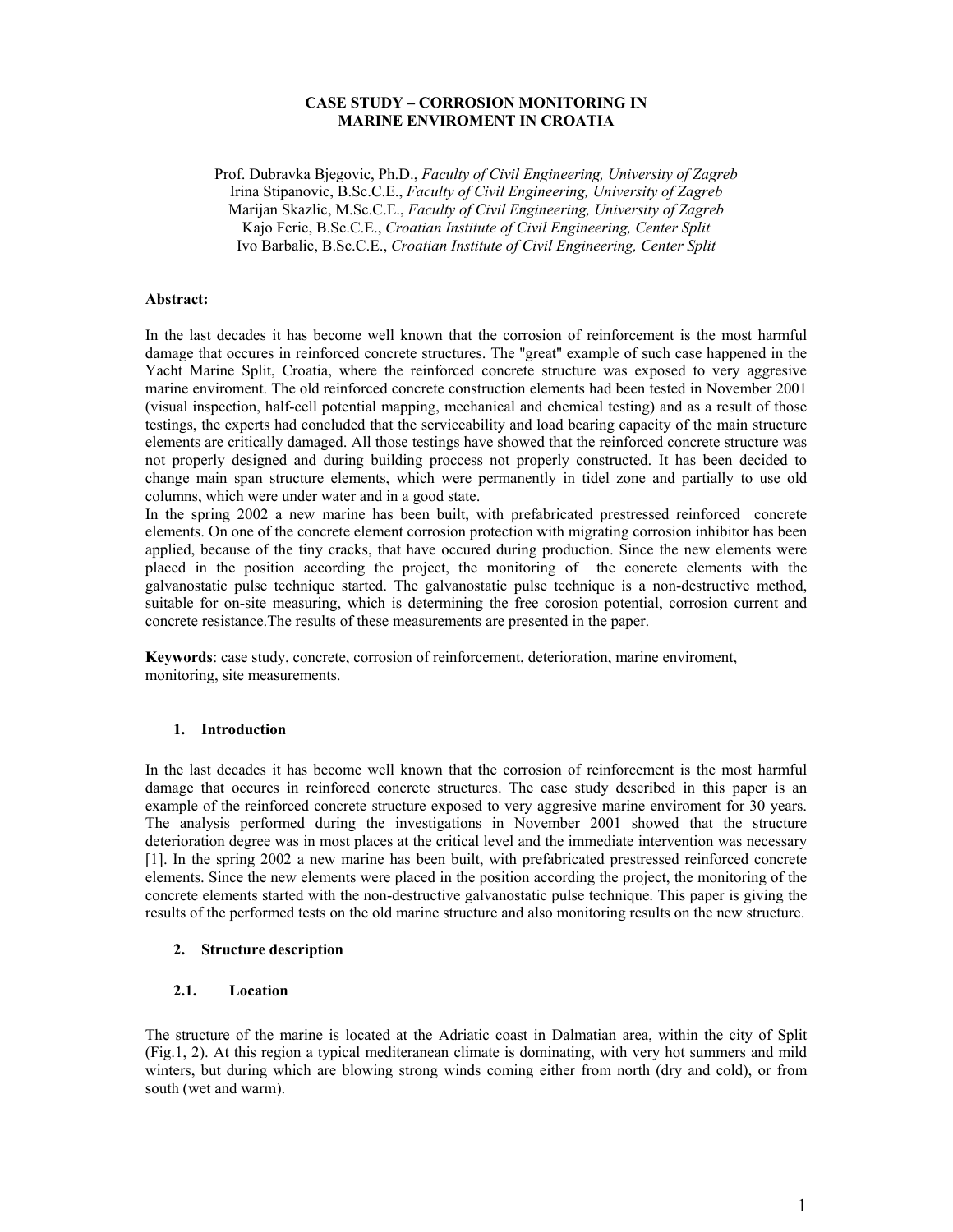

Figure 1. Map of Croatia Figure 2. Yacht marine in Split

# **2.2. Inspection methodology on the old structure**

The old structure was composed of reinforced concrete elements (columns) and prestressed reinforced concrete elements (beams and T-girders), and it was build in the early seventies. During the year 2001 the investigation of the old structure was performed, which summary is following [1].

2.2.1. Visual structure inspection

On the dock construction elements, which were demounted and pulled out from the sea, primarily a visual inspection was done (Fig.3-6). Based on this visual inspection it was concluded that the main beams of the span structure are in the critical state of damage (Fig.3-4), and no futher testings were needed to prove usability of these elements. The columns of the tested dock were completely covered with the shells (Fig.5-6), and on some places concrete cover was destroyed by the reinforcement corrosion (Fig.6).



Figure 3. Span structure (T-beams) Figure 4. Cracks on the span beam



covered with shells





Figure 5. Columns of the tested deck Figure 6. Columns with corrosion damage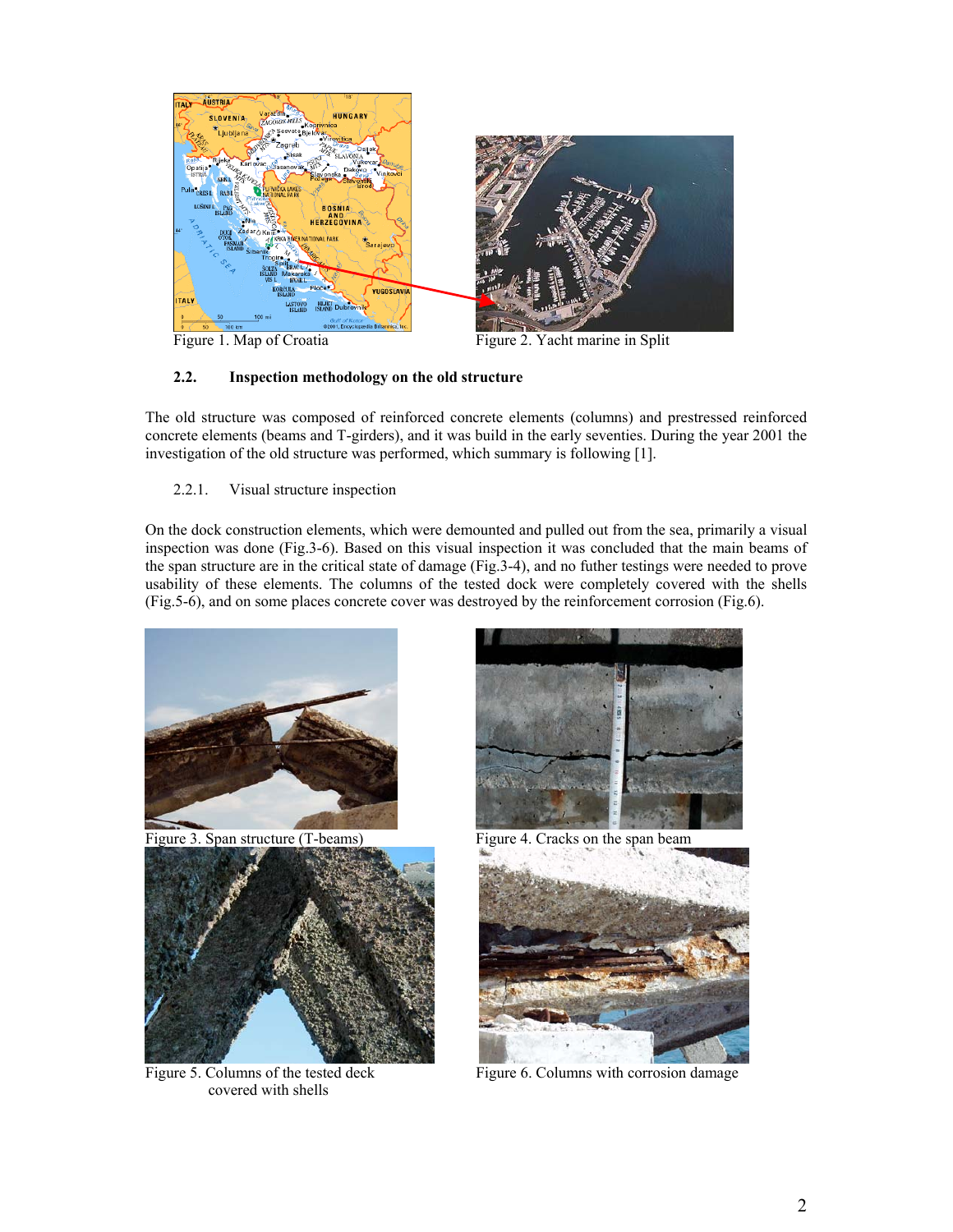#### 2.2.2. Compressive strength core testing

The compressive strength testing was done on six drilled concrete cores from the structure. The results of testing were between 40.1 MPa and 58.1 MPa (recalculated on the characteristic concrete cube strength), which is pointing out that the concrete had higher strength than expected, but this was not enough considering durability criteria.

#### 2.2.3. Concrete chemical analysis

On the drilled specimens from the structure chemical analysis were performed, which included chloride and sulphate content, pH value, carbonation. Test results are shown in next diagrams (Fig.7-8).



Figure 7. Chloride profile through the depth of the concrete



Figure 8. Sulphate profile through the depth of the concrete

The chemical tests on drilled concrete cores showed that the concrete was heavily contamined by chlorides to a depth much deeper than the reinforcement position. The chloride content was multiple greater than the threshold of 0.4% by weight of cement. Values of pH factor were bigger than 12 on all tested specimens.

On the base of visual inspection and laboratory tests the evaluation of the structure degradation level was given. It was obvious that structure was not enough qualitative designed and built, and above that the structure was exposed to the extremely agressive enviroment. Spalling of the concrete cover was visible on many places on the span beams, and also significant corrosion damages of the reinforcement. This damage type belongs to the critical grade and implies a indispensable intervention.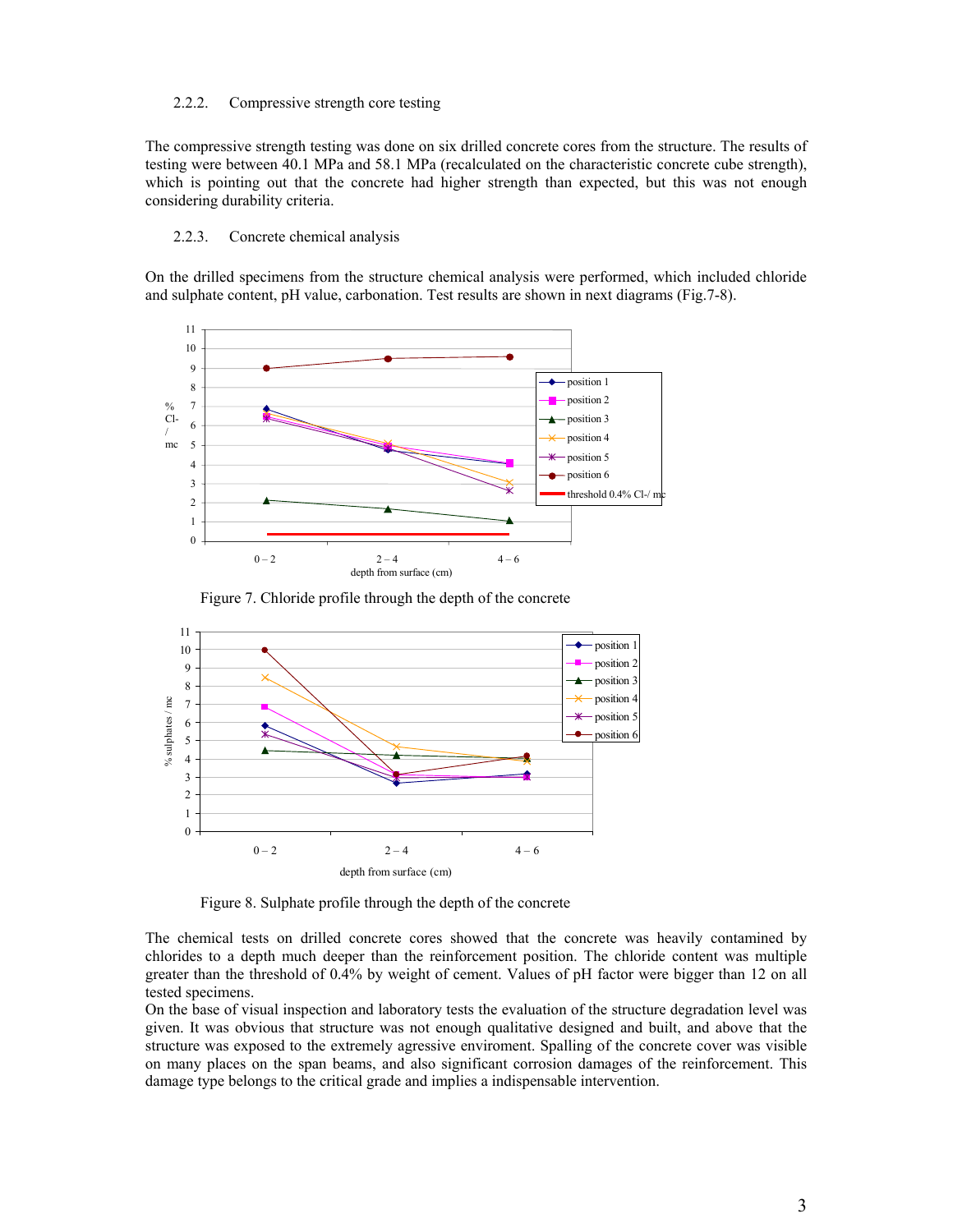### **2.3. New marine construction**

After the final evaluation of the structure degradation level, the reparation proccess had started. In the spring 2002 a new marine was built, with prefabricated reinforced and prestressed concrete elements. All span structure elements and some columns were changed with new precast elements. The rest of the columns were left in the sea, since they didn't show high degradation level. During production of beam elements for one of the docks (dock F) tiny cracks occured. Considering the agressive enviroment where they would be placed, a corrosion protection with migrating corrosion inhibitor (MCI® 2000) has been applied on the surface. Migrating Corrosion Inhibitors  $(MCl<sup>®</sup>)$  are used for the protection of reinforcing steel in concrete. They can be incorporated as an admixture or topically applied to the concrete surface. Migratory inhibitors are transmitted through concrete to the reinforcing steel by diffusion [2-3].



Figure 9. Cross section of the span beam

### **3. Monitoring**

### **3.1. Monitoring purpose**

After a new marine construction was finished, the monitoring of the concrete elements started with the galvanostatic pulse technique. Two docks are monitored, dock B1 which is in the most critical position and unprotected, and dock F, which is protected with MCI<sup>®</sup> 2000 inhibitor. Dock B1 is at the beginning of the marine (the lowest position above the sea), and beam elements are in a tidel zone. First measuring with galvanostatic pulse technique was performed in June 2002, second in January 2003, and the third one in June 2003. Monitoring with galvanostatic pulse method of this marine construction will be performed continuosly, at least every six months, to get timely data about any change in corrosion current, potential and concrete resistivity. The purpose of the monitoring is to prove the efficiency of the  $MCI^{\circledast}$  inhibitor.

### **3.2. Method description [4 - 6]**

Galvanostatic pulse method is a rapid non-destructive polarization technique, which can be used for evaluation of reinforcement corrosion in laboratory and on site. A short time anodic current pulse is applied to reinforcement galvanostatically from a counter electrode placed on the concrete surface together with a reference electrode [Fig.11,12]. The applied current is normally in the range of 5 to 400 µA and the typical pulse duration is up to 10 seconds. The small anodic current results in change of reinforcement potential, which is recorded as a function of polarization time. Typical potential response is schematically shown in Fig. 10.

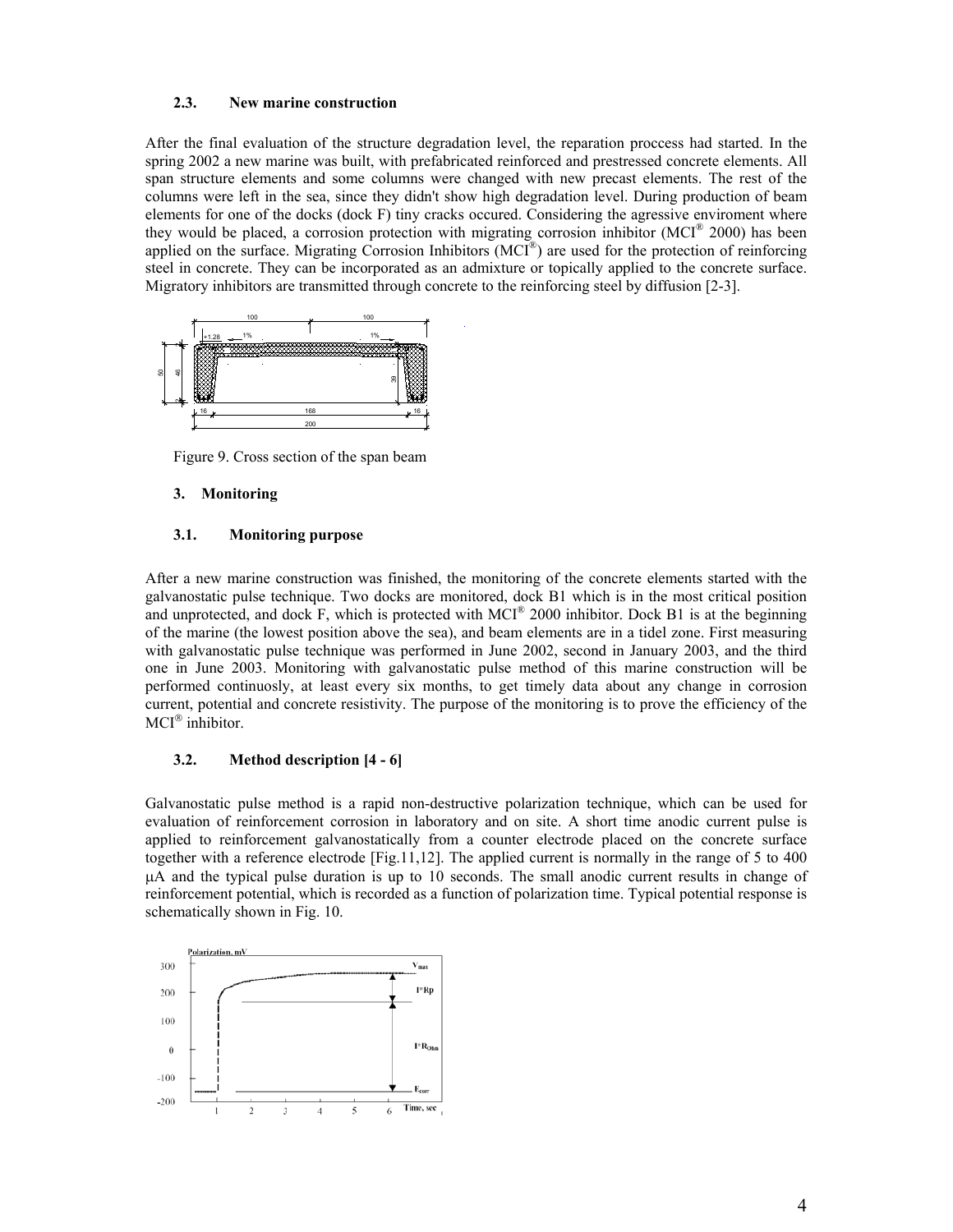### Figure 10. Typical polarisation pattern

When the constant current  $I_{app}$  is applied to the system, the polarized potential of reinforcement  $V_t$ , at given time t can be calculated as a function of polarization resistance (R<sub>p</sub>), ohmic resistance (C<sub>dl</sub>) double layer capacitance ( $R_{\Omega}$ ). After the polarization resistance  $R_p$  is determined by means of this analysis [6], the corrosion current  $I_{\text{corr}}$  can be calculated from Stern Geary equation:

$$
I_{corr} = B/R_p
$$

where B is an empirical constant determined to be 25 mV for actively corroding steel and 50 mV for passive steel. To overcome the problem of the working electrode (reinforcement) and the electrical signal, which tends to vanish with increasing distance, a second concentric counter electrode, so called Guardring, has been used to confine the current to the area of the central counter electrode (Fig.11.).



Figure 11. Schematic set-up of the Galva Pulse. Figure 12. Equipment set-up on site.

When the diameter of the reinforcement and the exposed length of the reinforcement (counter electrode diameter) are known the instantaneous corrosion rate can be calculated [4-6].

# **3.3. Monitoring results**

## 3.3.1. Dock B1

Dock B1 was built of the concrete quality C40. Span beams are prestressed prefabricated concrete elements, with U shape in cross section (Fig.9). Concrete surface was done without any protection. On Figure 13 the position of dock B1 is visible and that the first span beam is exposed to sea splashing. Schematic view of test points is are shown on the Fig. 14.



Figure 13. Dock B1. Figure 14. Schematic view of test points.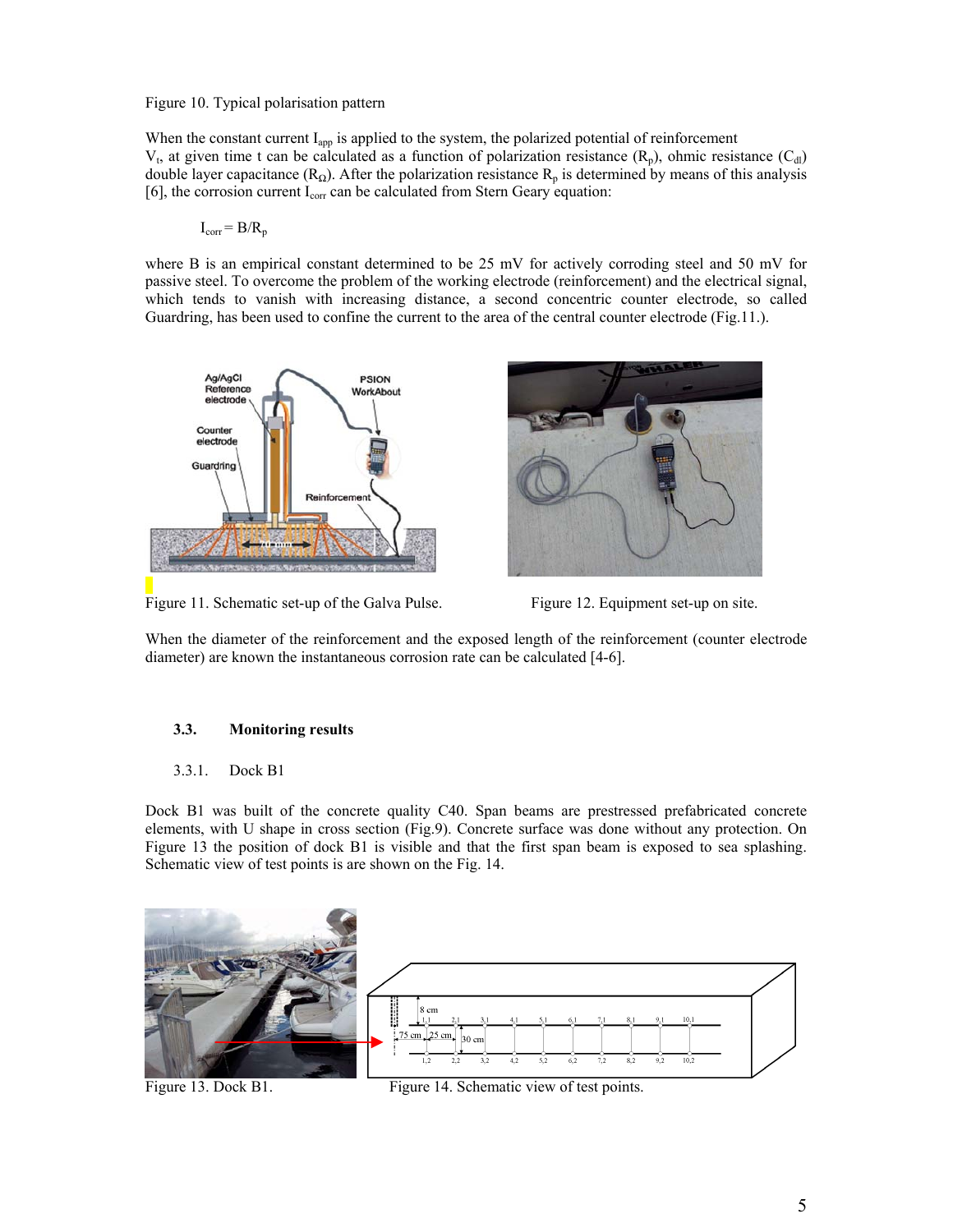During the monitoring the corrosion current, corrosion potential and concrete resistivity were measured. On next diagrams the measuring results from dock B1 are shown.



Figure 15. Corrosion current readings on position 1, dock B1



Figure 16. Corrosion current readings on position 2, dock B1



Figure 17. Potential readings on position 1, dock B1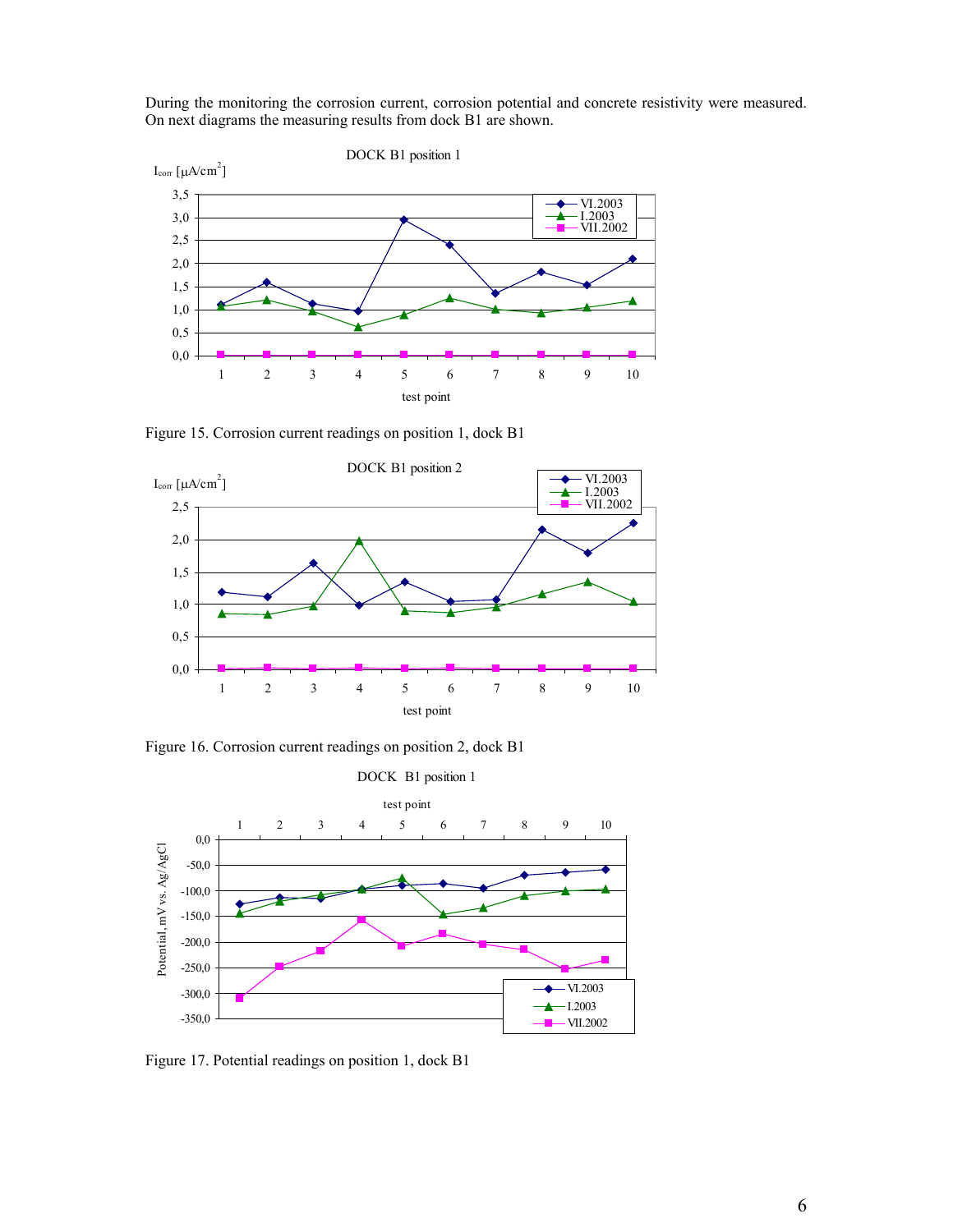DOCK B1 position 2



Figure 18. Potential readings on position 2, dock B1



Figure 19. Concrete resistance readings on position 1, dock B1



Figure 20. Concrete resistance readings on position 2, dock B1

3.3.2. Dock F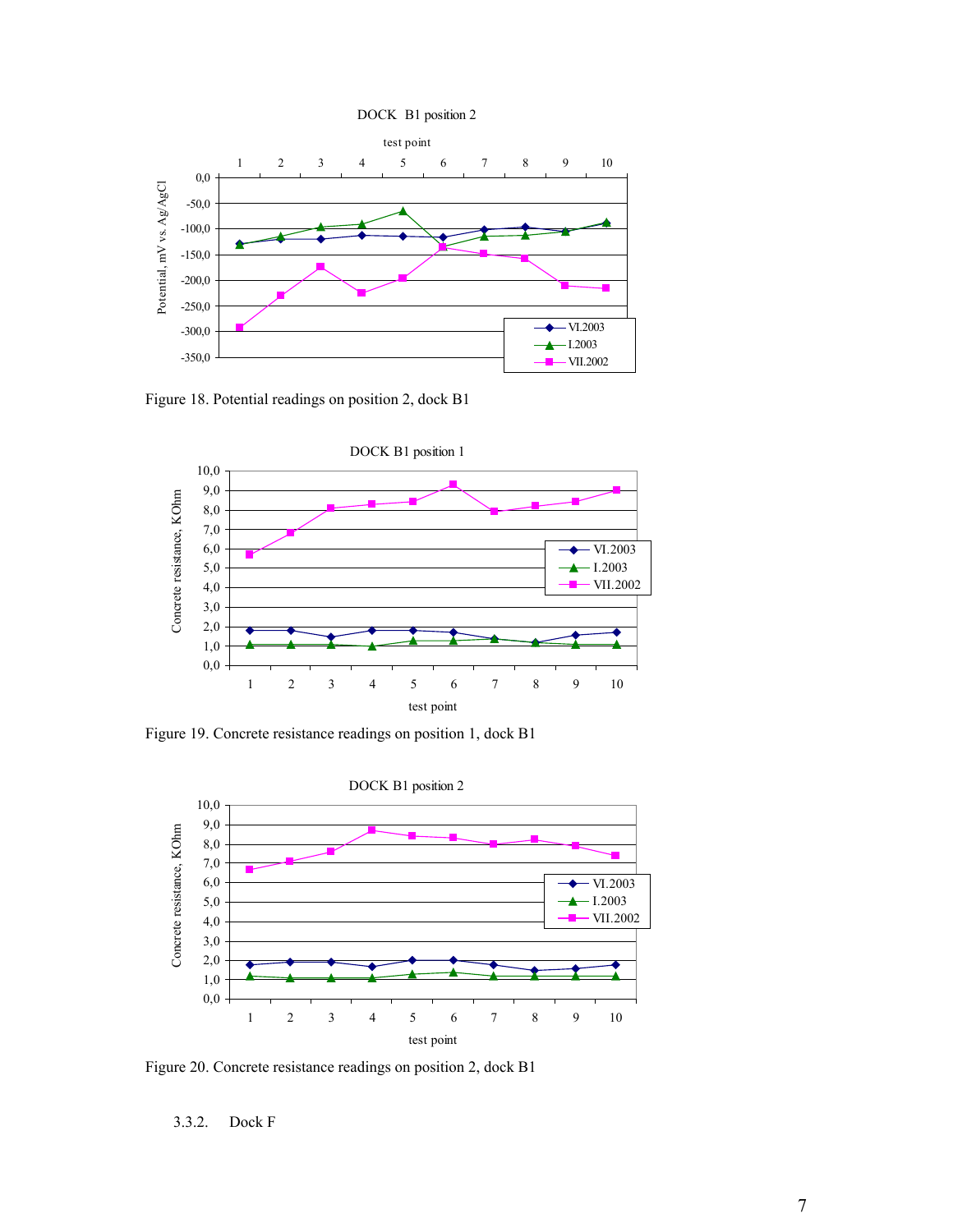Span structure beams for the dock F (Fig. 21) are built with reinforced prefabricated concrete elements. As already described, these elements are treated with MCI inhibitor, after production. Schematic view of test points is shown on Fig. 22.



Figure 21. Dock F Figure 22. Schematic view of test points



Figure 23. Corrosion current readings on position 1, dock F



Figure 24. Corrosion current readings on position 2, dock F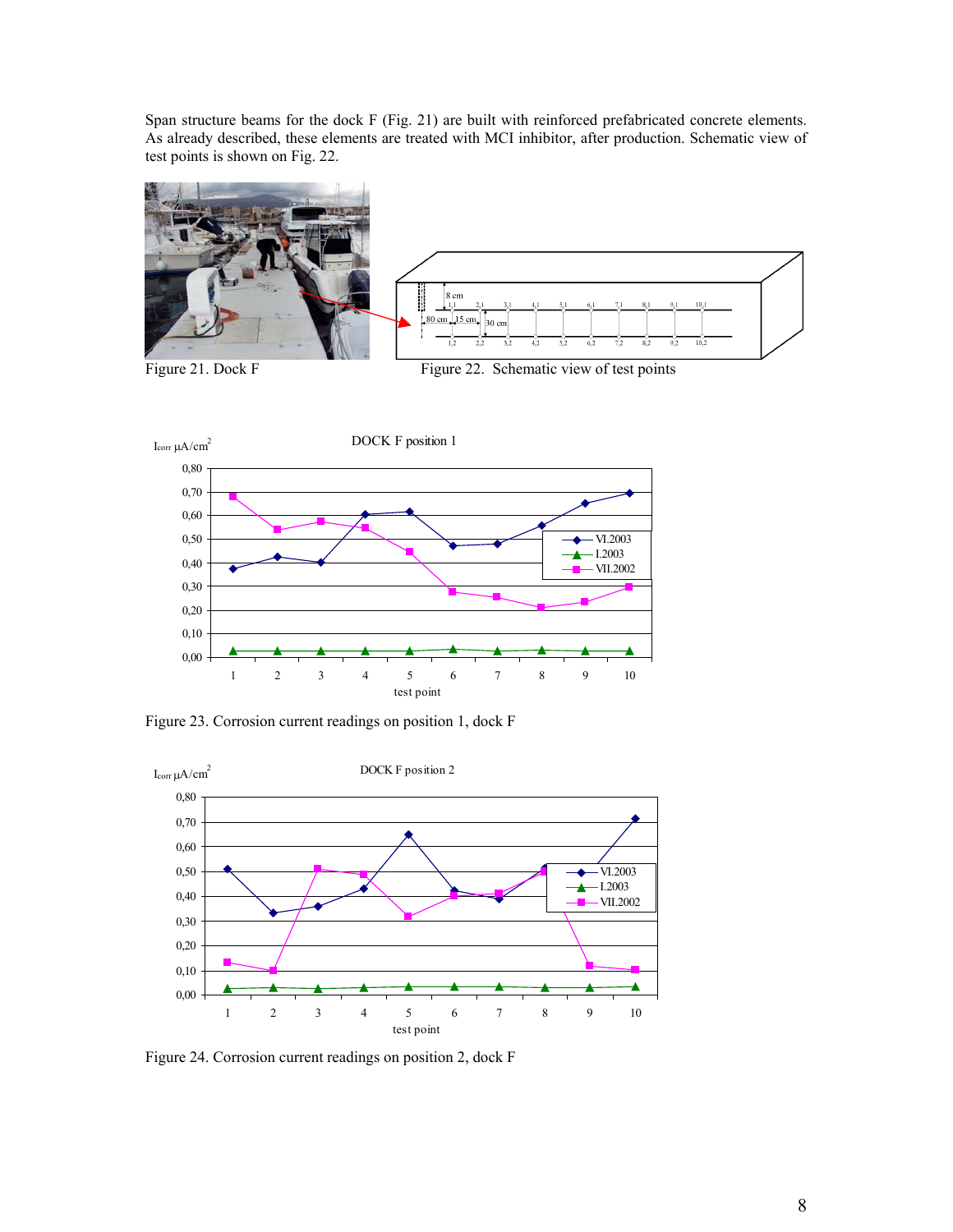



Figure 25. Potential readings on position 1, dock F



Figure 26. Potential readings on position 2, dock F



Figure 27. Concrete resistiance readings on position 1, dock F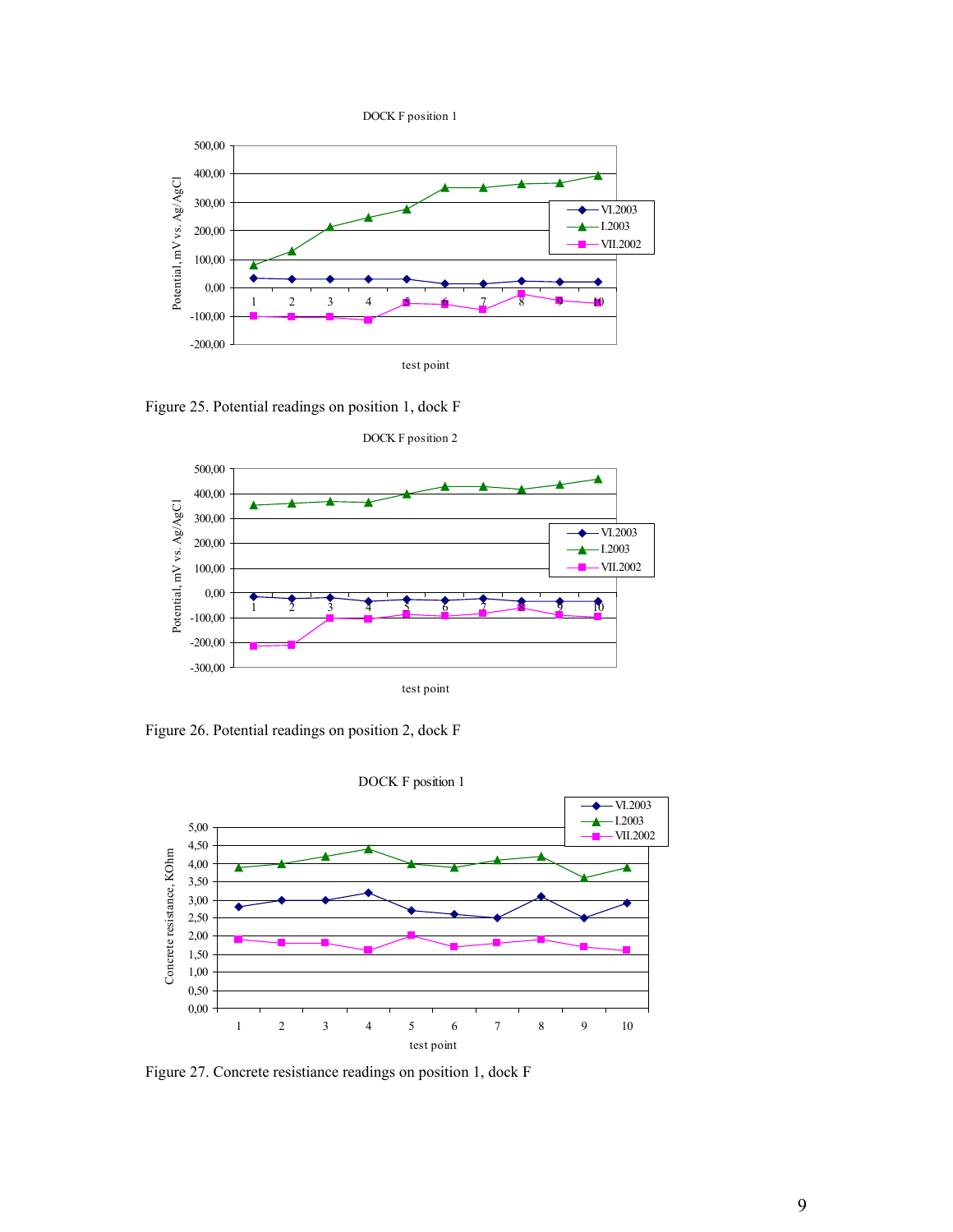

1 2 3 4 5 6 7 8 9 10 test point

Figure 28. Concrete resistance readings on position 2, dock F

0,00

Table 1.

The estimation of the remaining service life based on the measured values of corrosion current can be done according Clear [7], as shown in Table 1.

| ravio r.                                                 |                                                 |
|----------------------------------------------------------|-------------------------------------------------|
| Corrosion current $I_{corr}$ [ $\mu$ A/cm <sup>2</sup> ] | <b>Corrosion damage</b>                         |
| $< 0.5 \mu A/cm^2$                                       | no corrosion damage expected                    |
| $0.5 < I_{corr} < 2.7 \mu A/cm^2$                        | corrosion damage possible in<br>10 to 15 years  |
| $2.7 < I_{corr} < 27 \mu A/cm^2$                         | corrosion damage expected<br>in 2 to 10 years   |
| $27 < I_{corr} \mu A/cm^2$                               | corrosion damage expected<br>in 2 years or less |

Comparing the monitoring results on two marine docks, performed within 1 year, following remarks can be withdrawn:

- it is obvious that the MCI  $^{\circ\circ}$  (dock F) has lowered the corrosion current;
- according Clear estimation: no corrosion damage is expected on dock F and on dock B1 possible corrosion damage in next 10 to 15 years;
- as presumed from previous measurements with galvanostatic pulse method, the potentials are influenced by inhibitor, so further readings are needed to make conclusion about the influence and the efficiency of inhibitor;
- concrete resistance will be used as a control measuring; resistance is influenced by weather conditions, humidity and temperature;
- the galvanostatic pulse measurements are providing a momentary value of actualy corrosion stage, which significantly depend on actual concrete conditions (humidity, temperature, pHvalue, chloride content) [6];
- the problem is the real size of reinforcement cross section on which the current is applied, which has to predicted for on site measuring.

### **4. Conclusions**

Concrete strength for reinforced concrete structures exposed to maritime conditions is just supporting factor, but not the decisive parameter for durability of the construction. For these structures durability criteria is of the bigger importance and should be included in structural design. Concrete durability depends on many parameters and beside structural design, the attention should be directed also on the concrete mix design including corrosion protection, technology of the concrete production, building